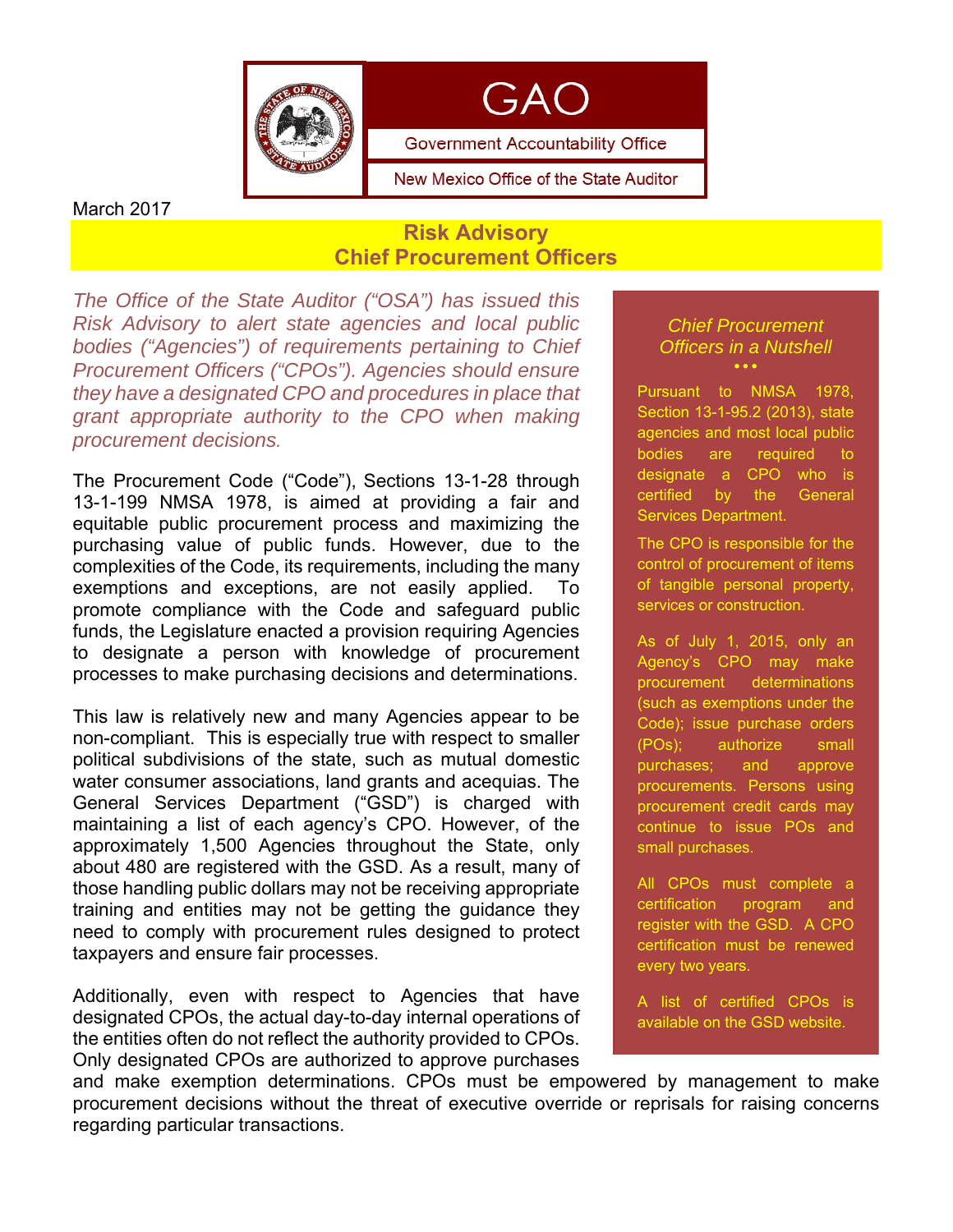*For the purpose of the Procurement Code, which entities are considered a "State Agency" or "Local Public Body"?* 

"**State agency**" means any department, commission, council, board, committee, institution, legislative body, agency, government corporation, educational institution or official of the executive, legislative or judicial branch of the government of this state. "State agency" includes the purchasing division of the general services department and the state purchasing agent but does not include local public bodies.

"**Local public body**" means every political subdivision of the state and the agencies, instrumentalities and institutions thereof, including two-year post-secondary educational institutions, school districts and local school boards and municipalities, except as exempted pursuant to the Procurement Code.

# *Risks*

The failure to comply with CPO statutory requirements can result in a number of risks, including, but not limited to:

- *Waste of public resources*. One of the key objectives of the Code is to enable the government to obtain reasonable prices for goods and services through open and competitive practices. If Agencies are circumventing procurement rules, the risk of fraud, waste and abuse is increased.
- *Civil and criminal liability*. Knowingly and willfully violating the Code may subject employees to civil or criminal penalties. Agencies may face costly lawsuits if they take adverse actions against a CPO for refusing to take a particular action the CPO believes is inappropriate, or for highlighting areas of noncompliance.
- *Audit findings.* Noncompliance with procurement laws and rules may result in public audit findings.

## *Tips*

Agencies should promptly assess their compliance with the CPO statute and evaluate their internal procedures. These steps should include, but are not limited to:

- Verifying that a CPO designation has been made. The designated individual should have the authority to sign procurement documents, however, if possible, the designee should not be a member of top management. This segregation of duties is important in establishing strong internal controls but may not always be possible with regard to smaller entities and during times of staffing vacancies.
- Checking that the GSD website lists the agency's current CPO and certification.
- Implementing policies and procedures that clearly define roles and responsibilities of parties involved in the procurement and contracting processes and provide appropriate training, including explaining the role of the CPO.